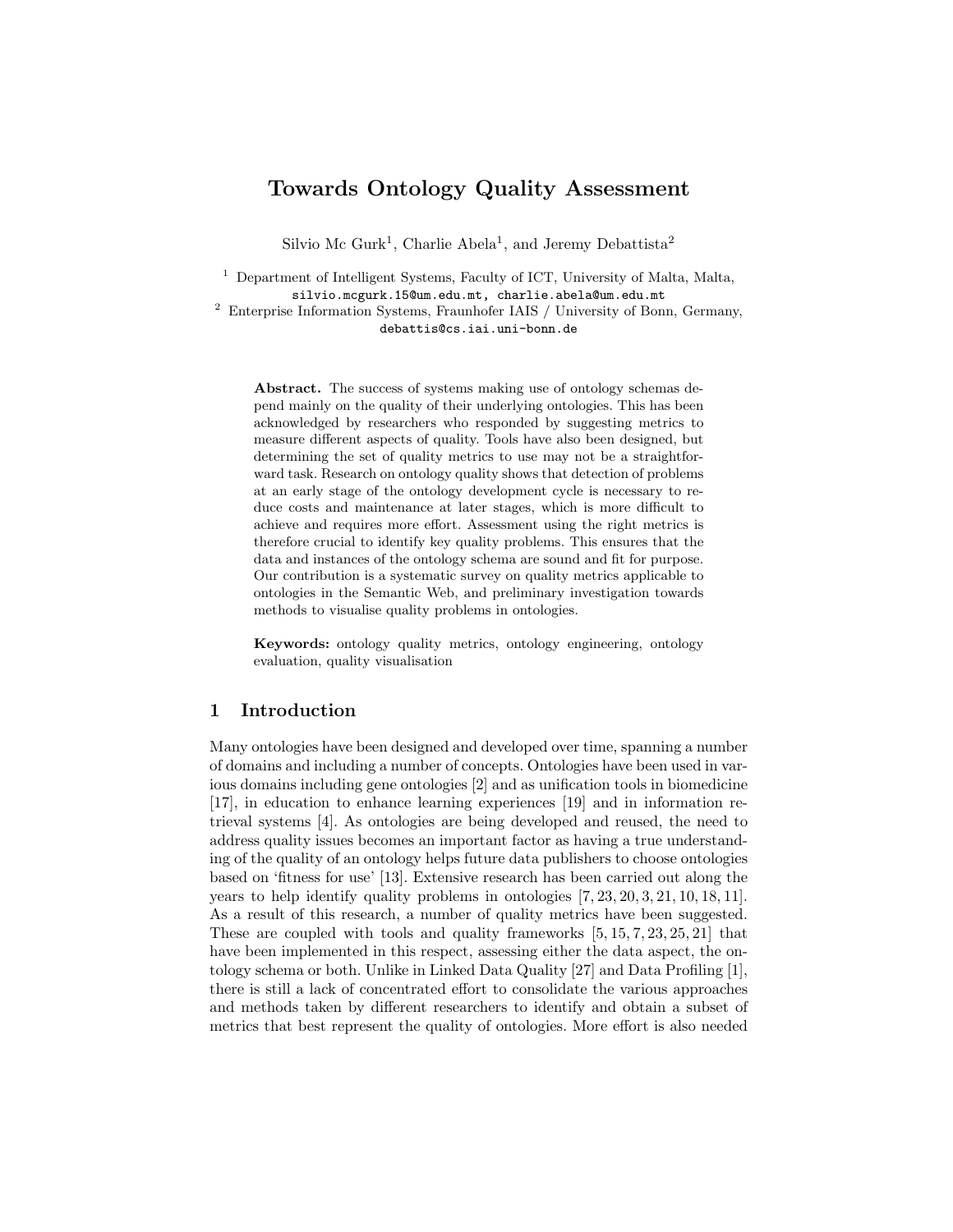to design tools that help ontology engineers, data producers and data publishers, not only to obtain metric measures, but also provide valuable insights into possible lack of quality in the ontologies under test. Visualisation tools have so far been mainly used to obtain a visual representation of ontologies, but not as an alternative way to visualise quality aspects.

The main objectives and contributions of this paper are the following:

#### Objective 1: Identify and survey existing ontology and data quality metrics

Contribution 1: This will be achieved through a systematic review of existing literature on quality metrics that have been used in various research fields including ontologies, database schemas, XML schemas, object-oriented designs, software engineering and hierarchical designs in general.

## Objective 2: Investigate frameworks and tools that enable the quality assessment of ontologies and visualise different quality aspects

Contribution 2: In this article we will propose a preliminary framework that merges two known Linked Data tools with regard to data quality and ontology visualisation, in order to enable the visualisation of ontology quality.

The remaining sections of this paper are organised as follows: Section 2 presents the methodology and initial results of the survey to identify important metrics. The section shows how metrics are classified according to the categories and dimensions pertaining to the ISO Standard 25012 for Data Quality. Section 3 discusses and reviews existing visualisation tools and proposes an alternative way of looking at the quality of ontologies through the use of visualisation techniques.

# 2 Classifying Quality Metrics for Ontologies

Various metrics have been proposed in recent years, some of which are now widely accepted and implemented in a number of frameworks and tools, such as those in OQuaRE [7], OntoQualitas [23] and OntoQA [25]. Yang, Z. et al. [26] describe how the quality of an ontology should be managed and evaluated in terms of its engineering and visualisation. The authors describe how quality metrics help engineers in their ontology design, thus:

- (1) expected to lessen the need for maintenance and,
- (2) provide means to find the most fit-for-use ontologies.

### 2.1 ISO/IEC 25012 Data Quality Standard

The ISO/IEC 25012 [12] is an approved standard, forming part of a series of International Standards for Software Product Quality Requirements and Evaluation (SQuaRE). The model has been adopted in various areas such as software engineering [9], ontologies [6] and to data on the World Wide Web and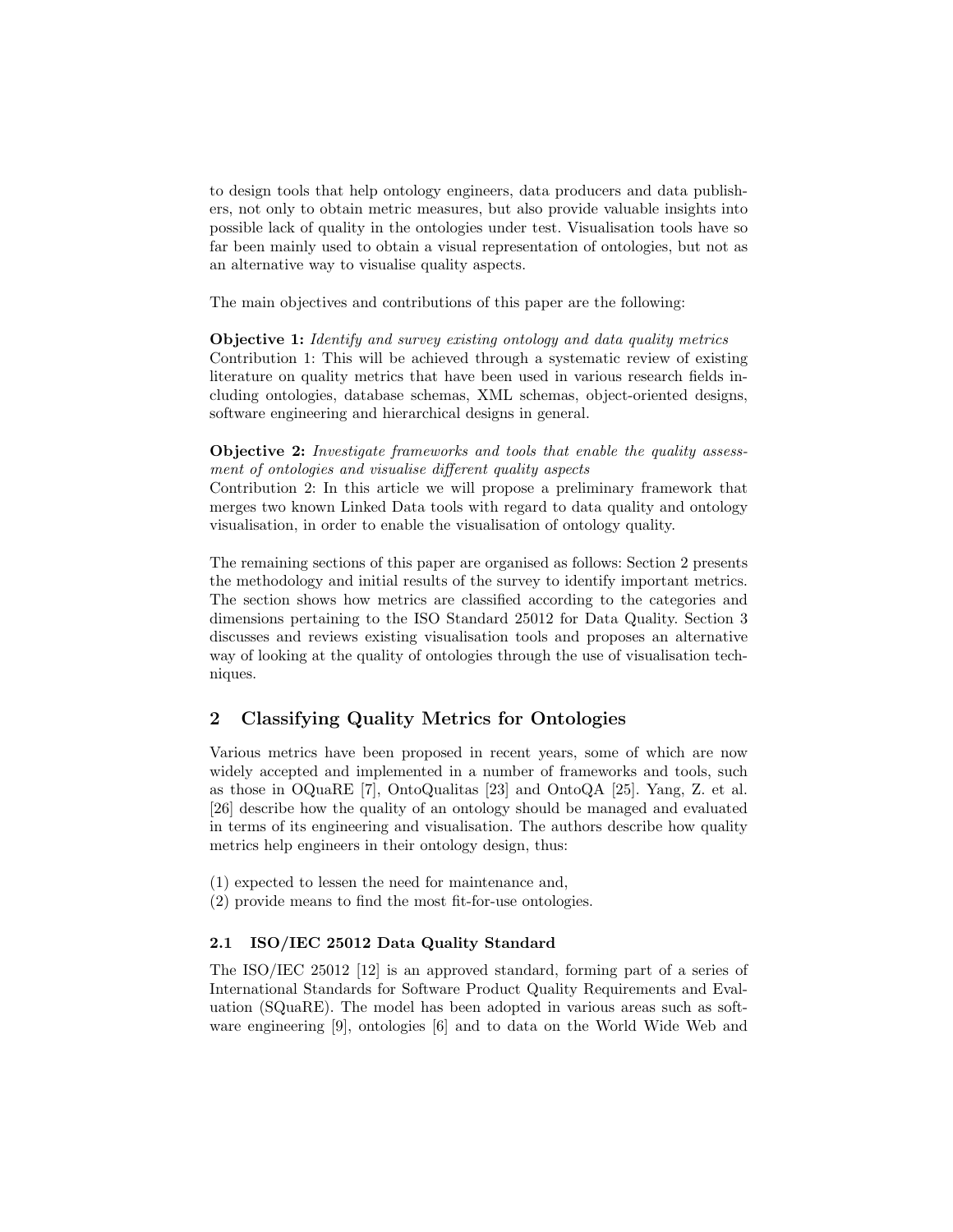applications [22], to define quality measures and perform quality evaluations. It categorises fifteen quality dimensions into three main categories. We aim to classify the metrics using this standard as in ontologies we are interested in both the inherent category (such as detecting inconsistencies), as well as the system category (such as detecting dereferenceability).

#### 2.2 Survey Methodology

In order to ensure that research is thorough and fair, a systematic review was deemed necessary. The review was carried out according to the methods mentioned in [14].

Search Strategy: Based on the objective of surveying quality metrics from different research areas, several search terms that were deemed to be more appropriate for this systematic review, were used. These included:

data quality, assessment, evaluation, linked data, ontology quality, quality metrics, software quality metrics, database quality metrics.

Repositories: The following three repositories were considered in the survey:

- ScienceDirect
- IEEE Xplore Digital Library
- ACM Digital Library

#### 2.3 Metrics Survey

An exercise was carried out to map the metrics identified in the survey, to a category and dimension of the ISO/IEC 25012 Data Quality Standard. The standard identifies three categories, as follows:

The Inherent Category caters for metrics that measure the degree to which the model itself has quality characteristics of intrinsic nature to satisfy 'fitness for use'. This includes domain values, relationships and other metadata. In our work, we refer to the accuracy, completeness, consistency and currentness dimensions of this category. The System Category refers to quality metrics that measure the degree to which quality is maintained when the system is under specific use, and includes availability, reliability and portability. The Inherent-System Category includes dimensions that look at both Inherent and System aspects, such as compliance and understandability, to which we make reference in our work.

Table 1 to Table 7 show the metrics in their respective dimensions. Some metrics may belong to multiple dimensions or categories, however, we categorise the metrics into the most appropriate dimension.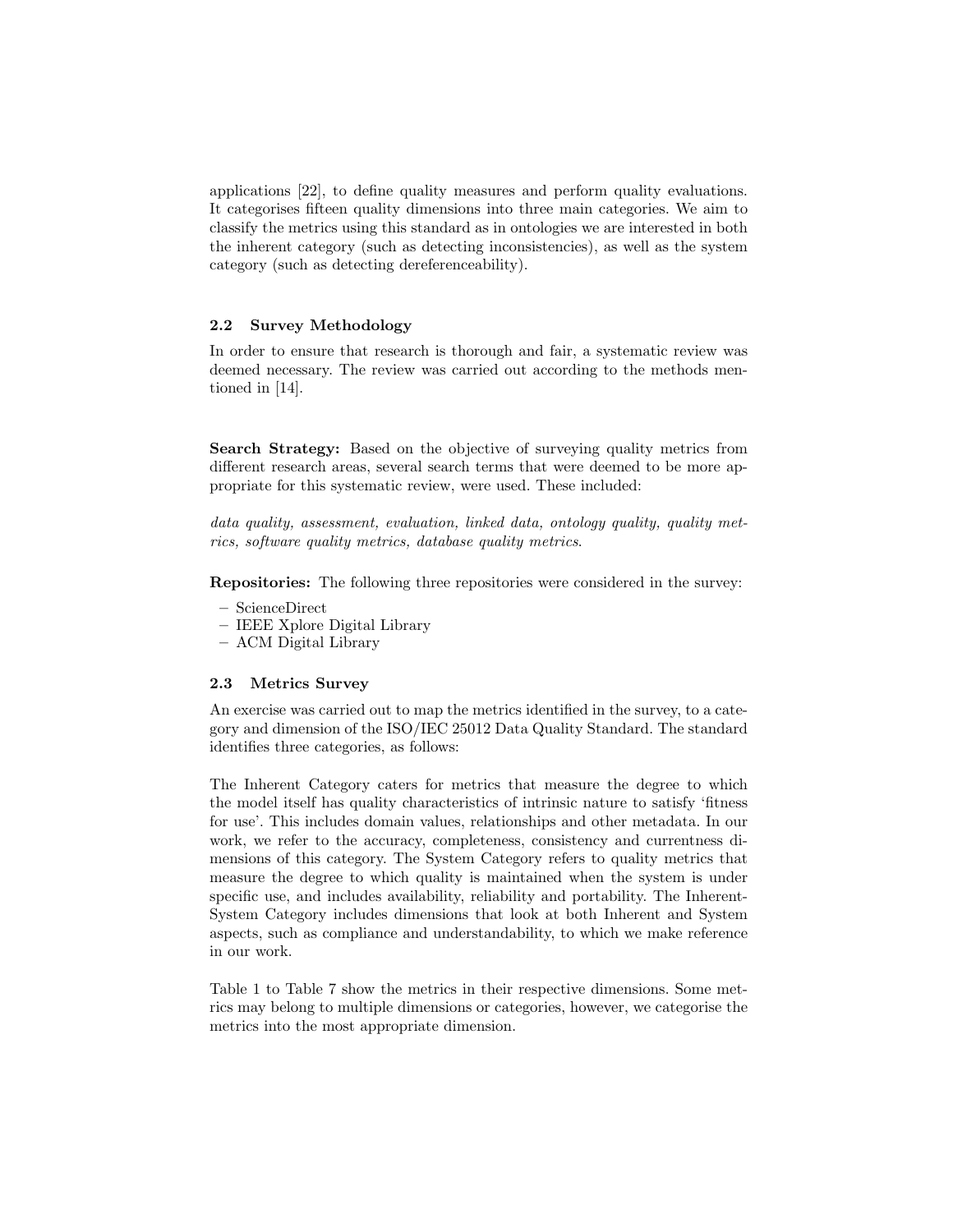Inherent Category Metrics Table 1 to Table 4 show the association of the metrics to the ISO 25012 Inherent Category. For example IA refers to the association between the Inherent Category and the Accuracy dimension.

| Ref. | Metric                                      | Dimension | Reference                    |
|------|---------------------------------------------|-----------|------------------------------|
| IA1  | Incorrect Relationship                      | Accuracy  | [20], [21]                   |
| IA2  | Merging of Different Concepts in same Class | Accuracy  | $\left[ 21\right]$           |
| IA3  | Hierarchy Overspecialisation                | Accuracy  | [21], [3]                    |
| IA4  | Using a Miscellaneous Class                 | Accuracy  | [21]                         |
| IA5  | Chain of Inheritance                        | Accuracy  | $\left\lceil 3 \right\rceil$ |
| IA6. | Class Precision                             | Accuracy  | [23]                         |
| IA7  | Number of Deprecated Classes and Properties | Accuracy  | 11                           |

Table 1. Accuracy Dimension

IA1: Incorrect Relationship: An incorrect relationship typically occurs with the vague use of 'is', instead of 'subClassOf', 'type' or 'sameAs'. As mentioned in [20], the correct use of the type of relationship is required to accurately represent the domain. As explained by [21], the relationship 'rdfs:subClassOf' is reserved for subclass relationship, 'rdf:type' for objects that belong to a particular class, and 'owl:sameAs' is used to indicate that two instances are equivalent.

IA2: Merging of Different Concepts in same Class: Every different concept should be in its own class. The anomaly occurs when two different concepts are put in the same class.

IA3: Hierarchy Overspecialisation: Overspecialisation occurs when a leaf class of an ontology (a class that is not a superclass of some other classes) does not have any instances associated with it.

IA4: Using a Miscellaneous Class: A class within the hierarchy of the ontology which is simply used to represent instances that do not belong to any of its siblings. For instance, having the class 'Fruit' with subclasses 'Orange', 'Apple', 'Pear' and 'Miscellaneous'. The 'Miscellaneous' class might simply be capturing the rest of the fruits, without any distinction between them, thereby lacking accuracy.

IA5: Chain of Inheritance: An undesirable inheritance chain may occur when a large part of an ontology exists where each class in the chain has only one subclass (for example a section of the ontology with a chain of six classes, each of which has only one subclass and has no siblings). This might mean that some aggregation of the concepts defined in that section might be required.

IA6: Class Precision: This metric is calculated over a given frame of reference (existing resources or sources of data with which the ontology may be evaluated) and tests precision of the ontology. It is defined as the cardinality of the intersection between classes in the ontology and classes in the frame, divided by the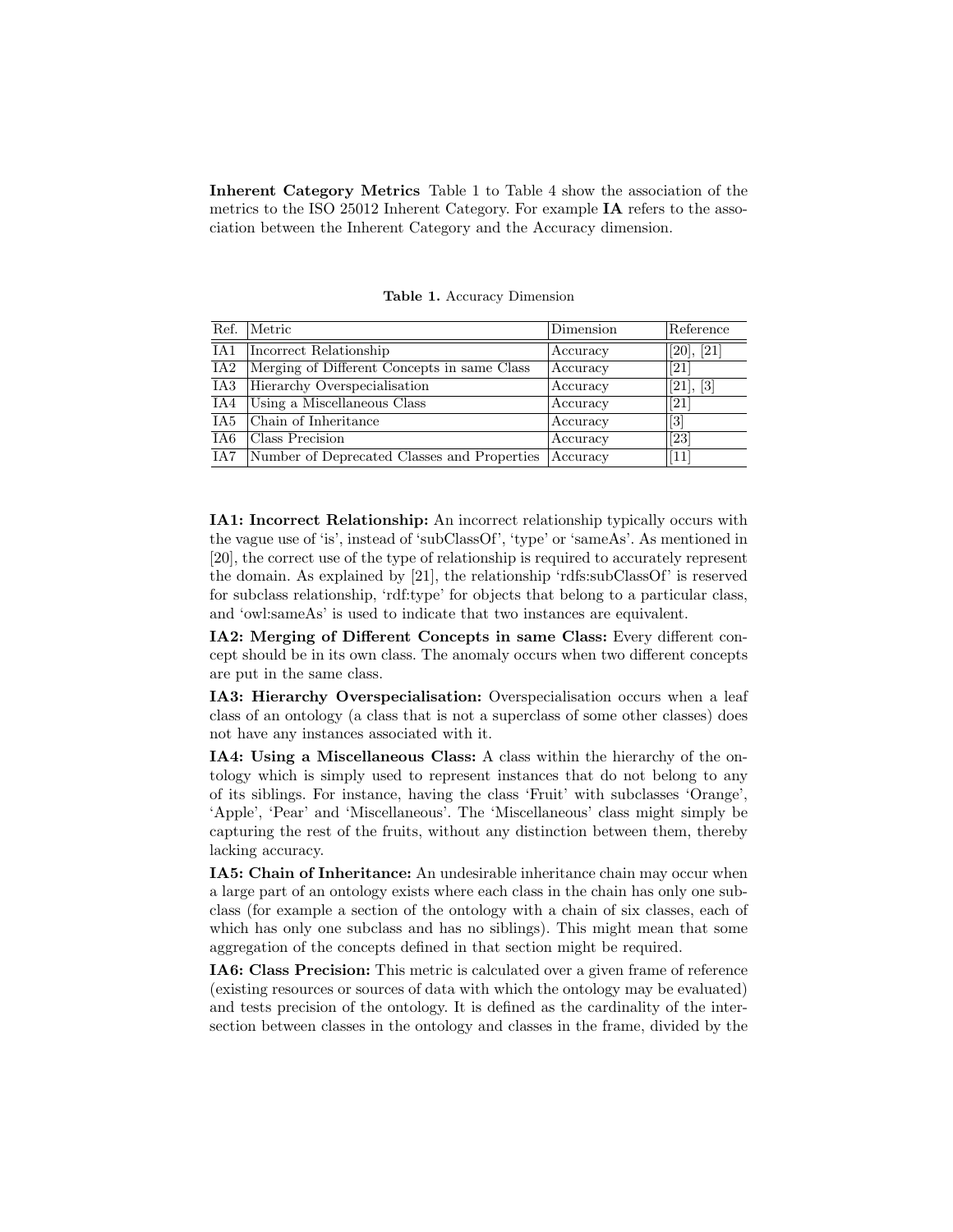total number of classes in the ontology. Effectively this is a percentage of the number of classes common between the ontology and the test data source, with respect to the total number of classes in the ontology. For example, assuming an ontology of fifty classes, of which, forty are present in the test data source, the ontology precision would be 80%. There is 20% of the ontology which is not relevant to the test data source.

IA7: Number of Deprecated Classes and Properties: This metric addresses parts of an ontology which are marked as deprecated, identified by 'owl:DeprecatedClass' or 'owl:DeprecatedProperty'. Deprecated sections are normally not updated anymore and might be superseded by newer classes or properties. This problem could either be within the ontology itself, or pointing to external references that have since been deprecated. It must be noted here that, having an ontology with a deprecated class or property is not necessarily a quality problem. In fact, in certain situations it might be desirable to leave the classes and properties within the ontology and mark them as deprecated (rather than deleting them), as there might be other ontologies that are currently referencing the deprecated elements. Deleting those elements might make the other ontologies unusuable. What we mean here is that, new ontologies developed after an element or property has been deprecated, should not ideally make use of those elements (but rather use the new elements).

Table 2. Completeness Dimension

| Ref.            | Metric                                | Dimension    | Reference         |
|-----------------|---------------------------------------|--------------|-------------------|
| IC1             | Number of Isolated Elements           | Completeness | [21]              |
| IC <sub>2</sub> | Missing Domain or Range in Properties | Completeness | [21]              |
| IC <sub>3</sub> | Class Coverage                        | Completeness | $\overline{23}$   |
| IC4             | Relation Coverage                     | Completeness | $\overline{[23]}$ |

IC1: Number of Isolated Elements: Elements, including classes, properties and datatypes are considered isolated if they do not have any relation to the rest of the ontology (declared but not used).

IC2: Missing Domain or Range in Properties: Properties should be accompanied by their domain and range. Missing information about the properties may cause lack of completeness and may result in less accuracy and more inconsistencies. This does not always and necessarily indicate a quality problem. There might be cases, for instance in Linked Data, where it is desirable for a property to be open (not being bound to a particular domain or specific range).

IC3: Class Coverage: This metric is calculated over a given frame of reference and determines the amount of coverage of a given ontology. It is defined as the cardinality of the intersection between classes in the ontology and classes in the frame, divided by the total number of classes in frame. Effectively this is a percentage of the number of classes common between the ontology and the test data source, with respect to the total number of classes in the test data source.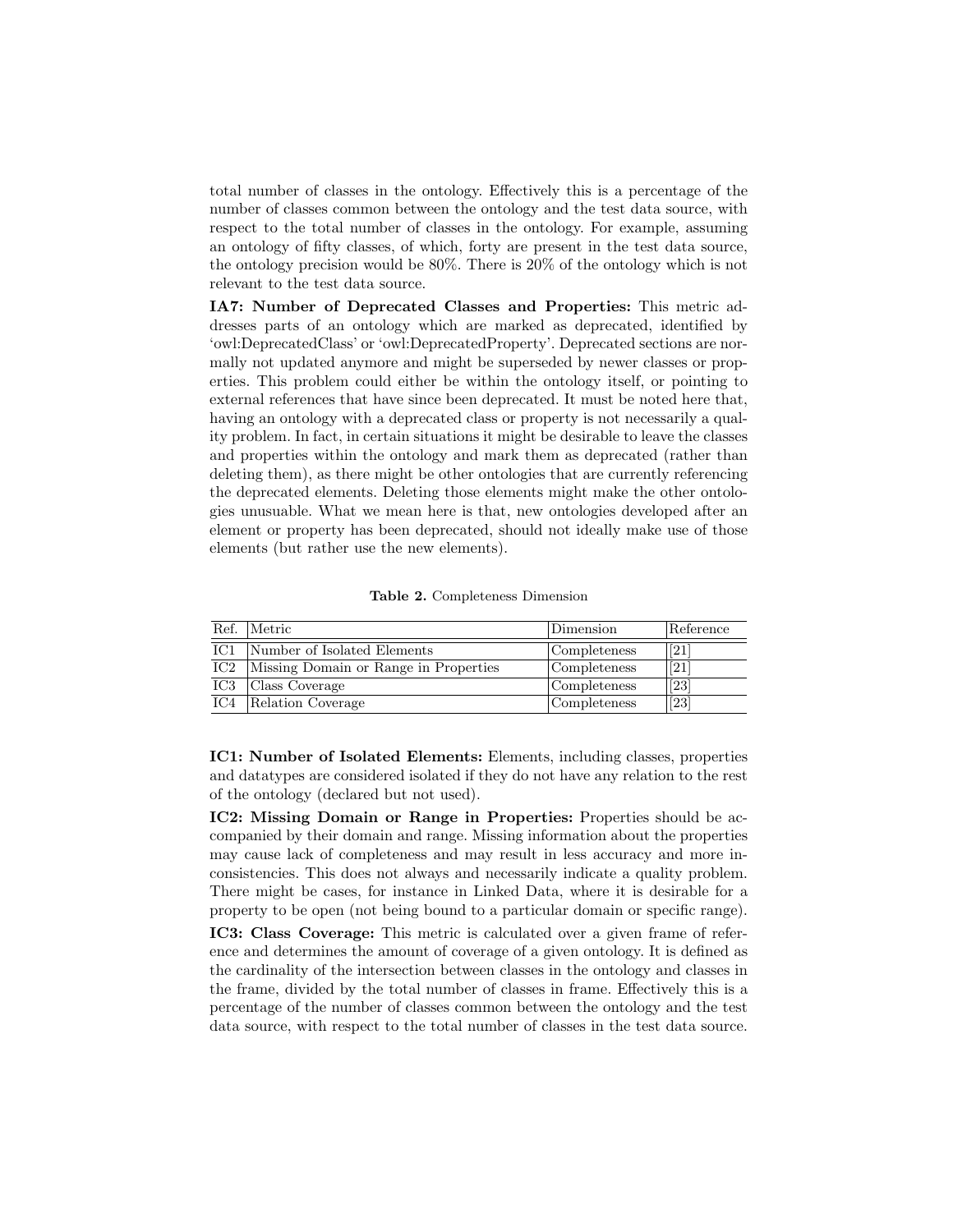For example, assuming a test data source of sixty classes, of which, forty are present in the ontology, the ontology coverage would be 67%. There is 33% of the test data source which is not covered by the ontology.

IC4: Relation Coverage: This is similar to class coverage, but is defined as the cardinality of the intersection between relations in the ontology and relations in the frame, divided by the total number of relations in frame.

| Ref.            | Metric                                      | Dimension                       | Reference                                                                                                                                                                             |
|-----------------|---------------------------------------------|---------------------------------|---------------------------------------------------------------------------------------------------------------------------------------------------------------------------------------|
| IO1             | Number of Polysemous Elements               | Consistency                     | $\left[ 21\right]$                                                                                                                                                                    |
| IO <sub>2</sub> | Including Cycles in a Class Hierarchy       | $\overline{\text{Consistency}}$ | [20],[10],[21]                                                                                                                                                                        |
| IO <sub>3</sub> | Missing Disjointness                        | $\overline{\text{Consistency}}$ | [20],[10],[21]                                                                                                                                                                        |
| IO4             | Defining Multiple Domains/Ranges            | Consistency                     | $\left[ 21\right]$                                                                                                                                                                    |
| IO5             | Creating a Property Chain with One Property | $\overline{\text{Consistency}}$ | [21]                                                                                                                                                                                  |
| IO6             | Lonely Disjoints                            | Consistency                     | $[3] % \includegraphics[width=0.9\columnwidth]{figures/fig_0_2.pdf} \caption{Schematic diagram of the top of the top of the top of the top of the top of the right.} \label{fig:2} %$ |
| IO7             | Tangledness (two methods)                   | Consistency                     | 7                                                                                                                                                                                     |
| IO <sub>8</sub> | Semantically Identical Classes              | Consistency                     | [23]                                                                                                                                                                                  |

Table 3. Consistency Dimension

IO1: Number of Polysemous Elements: Number of properties, objects or datatypes that are referred by the same identifier. A quality issue arises if, in a given ontology, there are multiple classes and/or properties which are conceptually different but have the same identifier. For example, 'man' might refer to different but related concepts, such as referring to 'the human species' or a 'male person'.

IO2: Including Cycles in a Class Hierarchy: Identified by [10] as circulatory errors, this condition typically occurs, for example, when a class  $C_1$  is defined as a superclass of class  $C_2$ , and  $C_2$  is defined as a superclass of  $C_1$  at the same time.  $C_1$  and  $C_2$  may not necessarily be directly linked, thus cycles may form at different depths, d.

IO3: Missing Disjointness: Gomez-Perez et al. in [10] qualifies that subclasses of a class which are disjoint from each other (a subclass can only be of one type), should specify this disjointness in the ontology.

IO4: Defining Multiple Domains/Ranges: Multiple domains and ranges are allowed, however, these should not be in conflict with each other (that is, no two domains or ranges should contradict each other). A quality issue arises when multiple definitions are inconsistent.

IO5: Creating a Property Chain with One Property: This metric refers to the use of the OWL construct 'owl:propertyChainAxiom' to set a property as being composed of several other properties. The anomaly occurs when a property chain includes only one property in the compositional part. For example,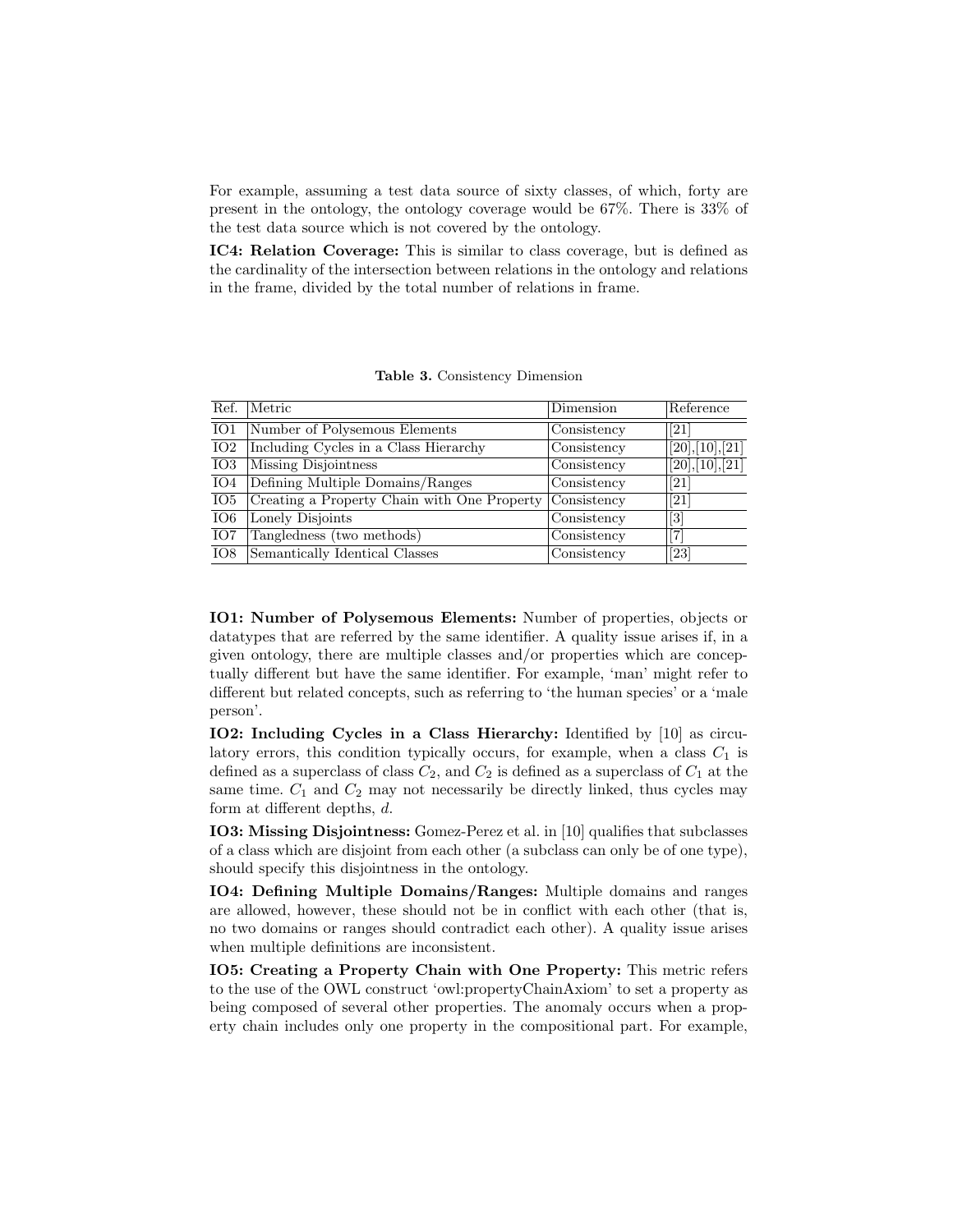declaring the property 'grandparent' as a property chain, but including only one property 'parent' within it (instead of the required two 'parent' properties).

IO6: Lonely Disjoints: As mentioned in [3], a class C is referred to as a lonely disjoint when the ontology specifies that this class is disjoint with some other classes  $C_A$  and  $C_B$ , but C is not a sibling of  $C_A$  and  $C_B$ .

IO7: Tangledness: This is defined as the mean number of classes with more than one direct ancestor. Another measure of tangledness is defined as the mean number of direct ancestor of classes with more than one direct ancestor.

IO8: Semantically Identical Classes: This anomaly occurs when an ontology includes multiple classes with the same semantics (referring to the same concept).

| <b>Table 4.</b> Currentness Dimension |  |
|---------------------------------------|--|
|                                       |  |

| Ref. | Metric                               | Jimension   | Reference |
|------|--------------------------------------|-------------|-----------|
| IU1  | $\overline{\phantom{a}}$<br>reshness | urrentness/ | [18]      |

IU1: Freshness: This is defined by [18] as a measure indicating how updated a given piece of information is. The authors define a similar metric, 'newness' as a measure to indicate how data was created in a timely manner.

Inherent-System Category Metrics Table 5 and Table 6 show the association of metrics to the ISO 25012 Inherent-System Category (IS).

| Ref. Metric                      | $\mathop{\rm Dimension}\nolimits$ | Reference          |
|----------------------------------|-----------------------------------|--------------------|
| ISM1 No OWL Ontology Declaration | Compliance                        | [21]               |
| ISM2 Ambiguous Namespace         | Compliance                        | $\left[ 21\right]$ |
| ISM3 Namespace Hijacking         | Compliance                        | $\left[ 21\right]$ |
| ISM4 Number of Syntax Errors     | Compliance                        | 11                 |

Table 5. Compliance Dimension

ISM1: No OWL Ontology Declaration: Ontologies must ensure that the 'owl:Ontology' tag is provided, which includes meta-data specific to the ontology such as version, license and dates, and to make reference to other ontologies.

ISM2: Ambiguous Namespace: The absence of the ontology URI and the namespace 'xml:base' will cause the ontology namespace to be matched to its location. This may result in an unstable ontology which causes its namespace to change depending on its location.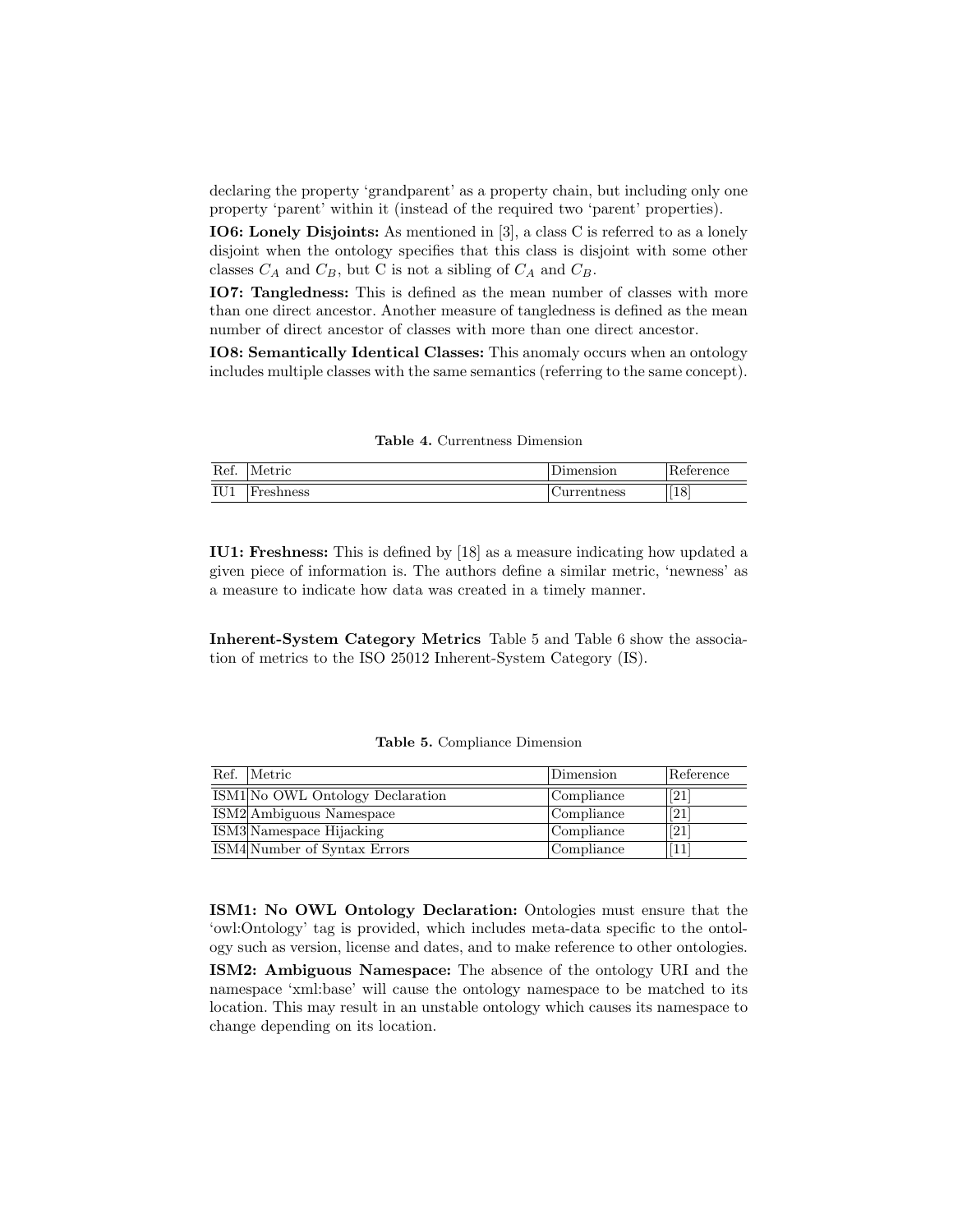ISM3: Namespace Hijacking: Hijacking occurs when an ontology makes reference to terms  $T$ , properties  $P$  or objects  $O$  from another namespace  $K$ , where that namespace  $K$  does not really have any definitions for  $T$ ,  $P$  and  $Q$ .

ISM4: Number of Syntax Errors: This is a running total of the number of syntax errors found in a given ontology.

|  |  | Table 6. Understandability Dimension |  |
|--|--|--------------------------------------|--|
|--|--|--------------------------------------|--|

| Ref. Metric                             | Dimension                      | Reference         |
|-----------------------------------------|--------------------------------|-------------------|
| <b>ISU1</b> Missing Annotations         | Understandability $\boxed{21}$ |                   |
| <b>ISU2</b> Property Clumps             | Understanding 3                |                   |
| ISU3 Using Different Naming Conventions | Consistency                    | $\left[21\right]$ |

ISU1: Missing Annotations: Elements of an ontology should have human readable annotations that label them, such as the use of 'rdfs:label' or the label 'skos:prefLabel'.

ISU2: Property Clumps: Clumps occur when a collection of elements (properties, objects) are included as a group in a number of class definitions. In such cases, [3] argue that the ontology may be improved by defining an abstract concept as an aggregation of the clump. A trivial example would be the common use of properties 'house', 'street', 'town' and 'country', together in different places within an ontology. An abstract single concept 'address' may be defined to include such properties.

ISU3: Using Different Naming Conventions: This is an inconsistency in the way concepts, classes, properties and datatypes are written.

System Category Metrics Table 7 shows the association of metrics to the ISO 25012 System Category (S).

|  |  | Table 7. Availability Dimension |  |
|--|--|---------------------------------|--|
|--|--|---------------------------------|--|

| Ref.            | Metric                    | nsion                   | Reference  |
|-----------------|---------------------------|-------------------------|------------|
| SA <sub>1</sub> | <b>Dereferenceability</b> | $\cdots$<br>vailability | ഫ-<br>14 L |

SA1: Dereferenceability: This indicates whether a given ontology is readily available online.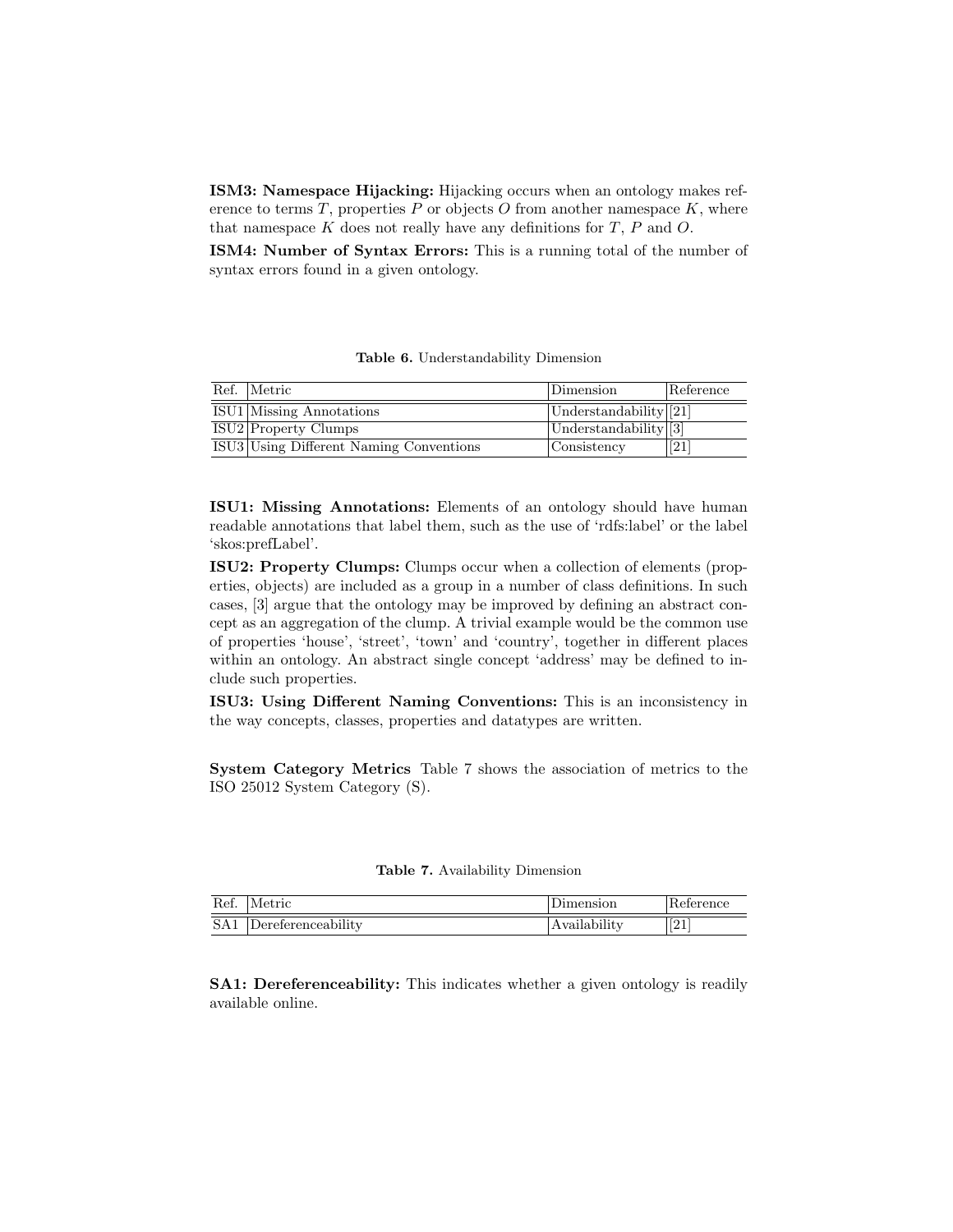# 3 Visualisation

## 3.1 Visualising Ontologies

Various attempts have been made at visualising ontologies, mostly representing them as graphs which depict the way concepts are connected together. Typically, these attempts render force-directed hierarchical structures that present a nice, intuitive and useful way of displaying ontologies. Lohmann, S. et al. [16] argue that most visualisations lack in some respect. Some implementations such as  $OWLVi<sup>3</sup>$  and OntoTrack [15] just present the user with the hierarchy of concepts. Other systems provide more detail but lack in aspects such as datatypes and characteristics that are necessary to better understand what ontologies are really representing. These include systems such as  $OntoGraf<sup>4</sup>$  and  $FlexViz$  [8]. The authors further argue that VOWL is built with a comprehensive language for representation and visualisation of ontologies which can be understood by both engineers with expertise in ontologies and design, as well as by others who may be less-knowledgeable in the area. Their implementation is designed for the Web Ontology Language, OWL. This, along with the fact that VOWL is released under the MIT license and is fully available and extensible enough, is main reason why it is being used in this work to study how visualisation techniques may help ontology engineers and users to assess quality.

### 3.2 Visualising Ontology Quality - A Preliminary Investigation in Building a Pipeline between Luzzu and VOWL

In order to tackle Objective 2, we try to merge efforts done in Linked Data quality assessment frameworks and ontology visualisation tools. In order to achieve this, we plan to investigate the outcomes of Luzzu [5], and re-use its interoperable quality results and problem reports within VOWL [16], in a proposed system (work in progress) as shown in Figure 1.

Luzzu was selected since it is a generic assessment framework, allowing for the custom definition of quality metrics. Furthermore, the output generated by Luzzu following the quality assessment, is interoperable - in the sense that we can use the same schemas Luzzu uses to output the problem report and quality metadata, in order to visualise ontology quality in VOWL. Our aim is to create an additional layer on top of VOWL to visualise ontology quality and identify quality weaknesses, as shown in Figure 2.

Areas of interest among concepts and properties are calculated according to the number of different metrics, the different groups and the nature of the metrics that fail. Different methods and visualisation techniques will be studied to determine how these can help ontology engineers and users to visualise quality

<sup>3</sup> http://protegewiki.stanford.edu/wiki/OWLViz

<sup>4</sup> http://protegewiki.stanford.edu/wiki/OntoGraf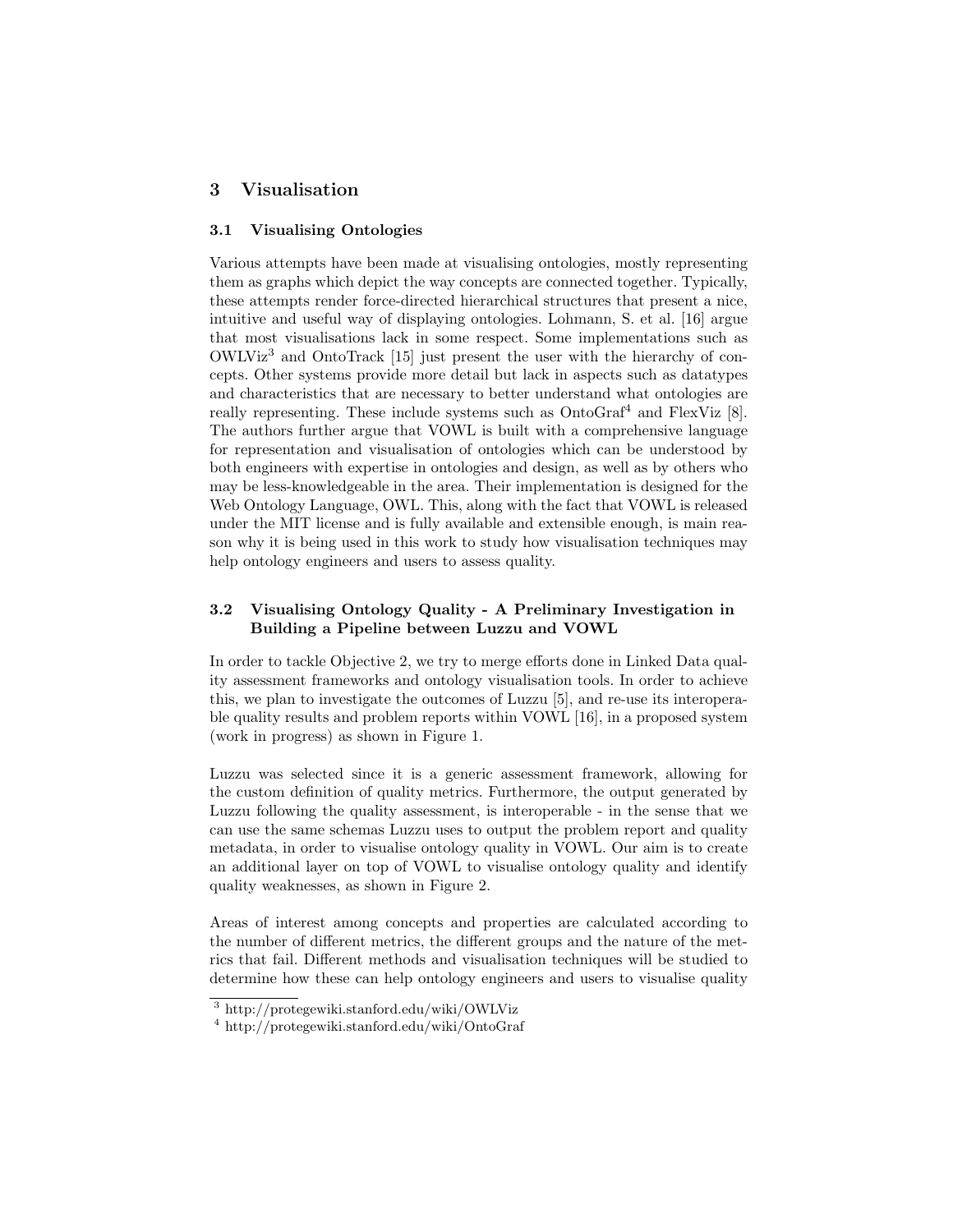

Fig. 1. Proposed System

problems as clearly as possible in such a way that they could be easily understood and interpreted correctly. The system would provide information about which metrics were used in the assessment, in such a way that it would be possible to compare two visualised quality assessments with different metrics and evaluate the effect on the given ontology.

Figure 2 shows an ontology which has been subjected to analysis. The three areas identified (highlighted) represent locations of the ontology which failed one or more tests. In this particular example, concept  $C_5$  failed a number of tests represented here by the overlap of the three highlighted groups. An interpretation of this could be that concept  $C_5$  might require immediate attention since it has a higher degree of weakness.



Fig. 2. Projecting Metric Information onto the Visualised Ontology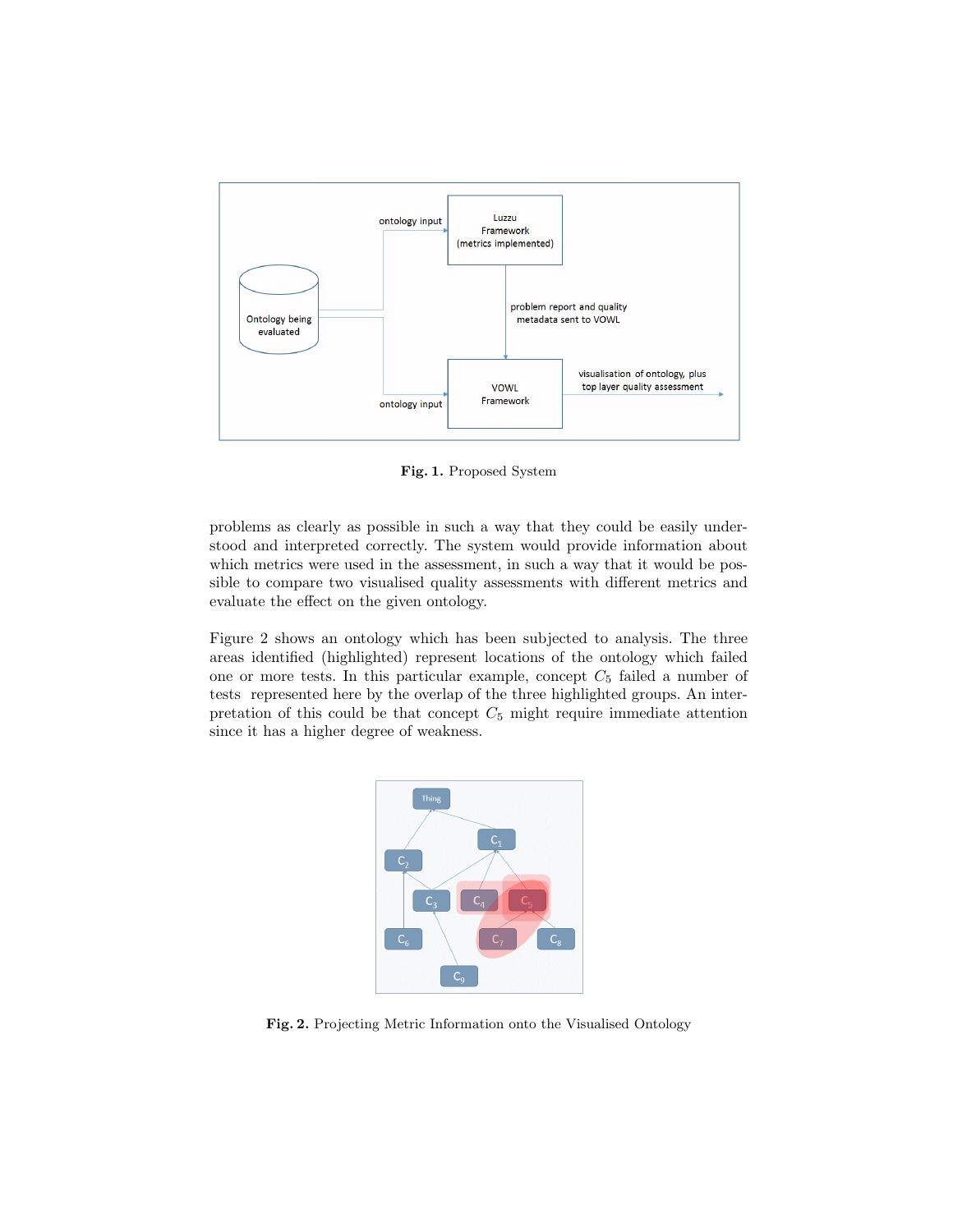# 4 Final Remarks and Future Work

Ontological quality is desirable given the popularity and the important role of ontologies in communication and sharing of information across systems. This work aims at providing a comprehensive view of quality metrics for ontologies. It also looks at how visualisations can help in this process. An attempt to answer these questions is made through a survey of existing metrics from literature, obtained from different areas of computing. Correlation tests will be performed to determine sets of metrics that address the same aspects of quality. The results of the survey and correlation tests will help in identifying metrics that will then be implemented in the Luzzu framework. Ontologies are assessed using this framework, and its quality metadata and problem reports are fed into the VOWL framework, whereby an additional layer will be implemented to provide a visualisation of the quality assessment for the given ontology. As a result, we aim to provide an alternative and more intuitive way of looking at the level of quality in an ontology, achieved through visualisation techniques.

### References

- 1. Abedjan, Z., Golab, L., Naumann, F.: Profiling relational data: a survey. The VLDB Journal. 24, 557-581 (2015).
- 2. Ashburner, M., Ball, C., Blake, J., Botstein, D., Butler, H., Cherry, J., Davis, A., Dolinski, K., Dwight, S., Eppig, J., Harris, M., Hill, D., Issel-Tarver, L., Kasarskis, A., Lewis, S., Matese, J., Richardson, J., Ringwald, M., Rubin, G., Sherlock, G.: Gene Ontology: tool for the unification of biology. Nature Genetics. 25, 25-29  $(2000).$
- 3. Baumeister, J., Seipel, D.: Smelly owls Design anomalies in ontologies. Proceedings of the Eighteenth International Florida Artificial Intelligence Research Society Conference, FLAIRS 2005 - Recent Advances in Artifical Intelligence. 215-220 (2005).
- 4. Besbes, G., Baazaoui-Zghal, H.: Modular ontologies and CBR-based hybrid system for web information retrieval. Multimedia Tools and Applications. 74, 8053-8077 (2014).
- 5. Debattista, J., Auer, S., Lange, C.: Luzzu A Methodology and Framework for Linked Data Quality Assessment. Journal of Data and Information Quality. 8, 1-32 (2016).
- 6. Duque-Ramos, A., Boeker, M., Jansen, L., Schulz, S., Iniesta, M., Fernndez-Breis, J.: Evaluating the Good Ontology Design Guideline (GoodOD) with the Ontology Quality Requirements and Evaluation Method and Metrics (OQuaRE). PLoS ONE. 9, e104463 (2014).
- 7. Duque-Ramos, A., Fernndez-Breis, J., Iniesta, M., Dumontier, M., Egaa Aranguren, M., Schulz, S., Aussenac-Gilles, N., Stevens, R.: Evaluation of the OQuaRE framework for ontology quality. Expert Systems with Applications. 40, 2696-2703 (2013).
- 8. Falconer, S.M., Callendar, C., Storey, M.: FLEXVIZ: Visualizing Biomedical Ontologies on the Web. International Conference on Biomedical Ontology, Software Demonstration, Buffalo, NY. 0-1, (2009).